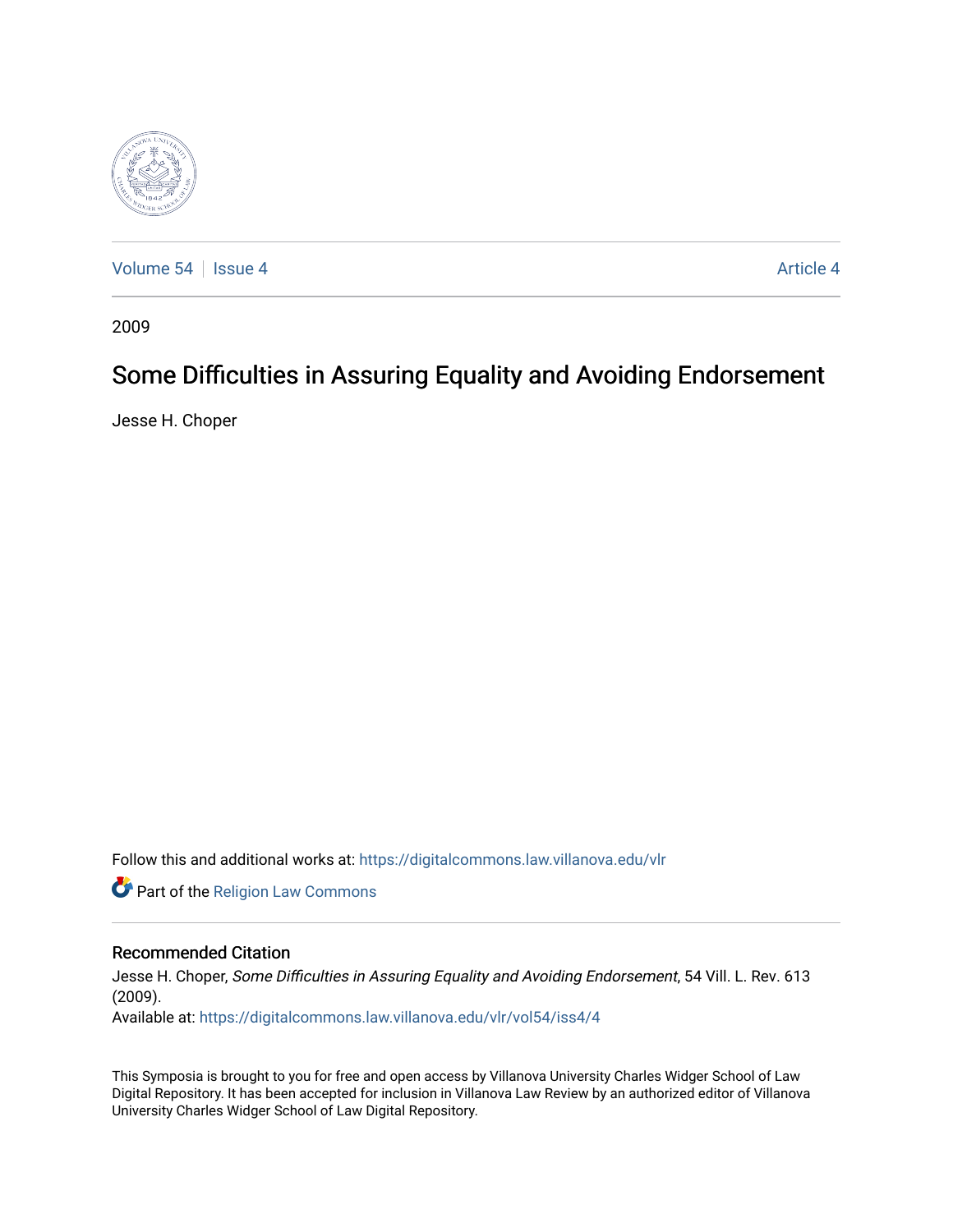## SOME DIFFICULTIES IN ASSURING EQUALITY AND AVOIDING ENDORSEMENT

## **JESSE** H. CHOPER\*

**I** am very happy to be here at Villanova for the first time and particularly pleased to be present to hear Professor Nussbaum's presentation, which was most informative in content and thoroughly delightful in delivery.

Professor Nussbaum's position is that the real meaning of our constitutional traditions with respect to religion and government is securing religious liberty. I fully agree. She believes that two principles should be pursued in order to achieve this. One is assuring equality, and the other is avoiding government endorsement ("announcement of a religious orthodoxy"). Though I accept both of these broad goals, I would suggest several strong qualifications, especially regarding the role of the Supreme Court.

First, Professor Nussbaum's goal of "equal respect," "full equal respect," or "full equality" is both hard to define, and it is problematic as a matter of constitutional policy. Second, difficulties arise in forbidding government endorsement, especially when it does not pose a meaningful threat to religious liberty. Let me illustrate these problems in the context of four actual practices, all of which have been alluded to by Professor Nussbaum and considered by the Supreme Court.

First: The Free Exercise Clause requirement, between 1963 and 1990, of exemptions from generally applicable regulations unless there is a compelling state interest.1 I agree that the test originally announced in *Sherbert* was right, and that its subsequent repudiation in *Employment* Division *v. Smith* was wrong.<sup>2</sup> My position supports the Supreme Court's key role in protecting religious minorities who are not well represented in the political process and therefore often likely either to be deliberately ignored or just overlooked by popularly elected lawmakers or their designees.

Although the *Smith* rule was grounded in equality and neutrality between religion and non-religion, the *Sherbert* test plainly favors religion.<sup>3</sup>

*3. See Sherbert,* 374 U.S. at 409 (demanding government exemption for religious differences in most circumstances).

**<sup>\*</sup>** Earl Warren Professor of Public Law, University of California, Berkeley, School of Law. The rationale for my views is elaborated in JESSE H. CHOPER, **SECURING** RELIGIOUS LIBERTY' PRINCIPLES **FOR** JUDICIAL INTERPRETATION OF **THE RELIGION CLAUSES** (1995) (articulating comprehensive thesis for dealing with all issues arising under Religion Clauses).

*<sup>1.</sup> See Sherbert v. Verner,* 374 U.S. 398, 406 (1963) (using compelling state interest test on religious infringement).

*<sup>2.</sup> See id.* at 406-09 (applying compelling state interest and finding exemption required); *Employment Div. v. Smith,* 494 U.S. 872 (1990) (holding no exception required for sacramental use of Peyote drug for Native Americans).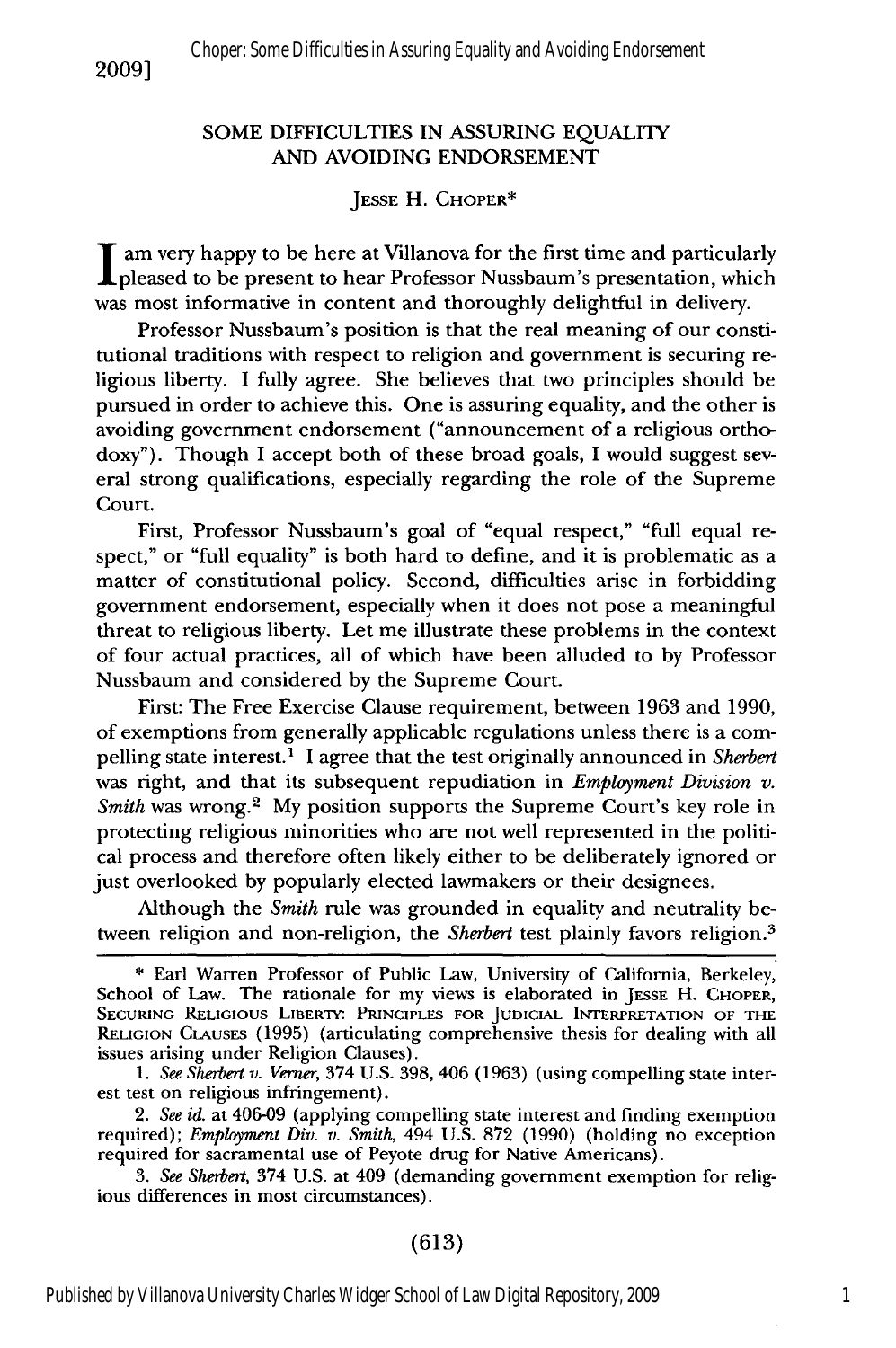614

Consider the exemption granted Mrs. Sherbert from the unemployment compensation requirement of accepting "suitable work."4 Suppose she simply felt a strong obligation to stay at home with her children on both Saturday and Sunday. Or imagine that Mr. Smith chewed peyote seeds, for which he was prosecuted, simply because he liked the effect.<sup>5</sup> (Admittedly, this would be a very unlikely situation because chewing peyote is usually nauseating and very unpleasant.)<sup>6</sup> In either case, persons denied unemployment compensation or prosecuted for using peyote who knew that there was an exemption that applied only to Sabbatarians or Native Americans would justifiably feel that they were getting unequal treatment and that religion was being treated favorably. Indeed, they would reasonably perceive the *Sherbert* rule as governmental support of a religious orthodoxy and see themselves as being in the "out" group. This demonstrates the conflict between preserving liberty for minorities and the endorsement approach.

Second: The matter of whether privately financed religious symbols on public property are impermissible government acknowledgments of religion. Consider the crèche, paid for by the local Roman Catholic Church, displayed on the grand staircase of the Pittsburgh courthouse in *Allegheny County.7* I believe that this should be permitted even though it would favor religion. Indeed, it would favor some religions over others. I concede that this would generate feelings of resentment and outsider status by some people. (I can say that as someone who was raised as an observant Jew.) If I were a legislator, I would probably oppose use of a creche in this way. But, unlike situations as in *Sherbert* and *Smith,* where persons are subject to penalties or pressures to act contrary to their religious beliefs, I don't believe that allowing the courthouse display is a meaningful interference with religious liberty despite the fact that it causes feelings of "outsider" status.

Similarly, most governmental recognition of Christmas does not produce the meaningful interference with religious liberty that is at the core of both the Free Exercise and Establishment Clauses. Thus, I believe that the Court ordinarily should not reject the benign wishes of the majority to recognize Christmas. The creche in *Allegheny County* was not displayed in order to disparage non-Christians.8 It was simply to satisfy the majority's own felt needs.9 It is similar to our National Proclamation of

*4. See id.* at 410 (holding that exemption exists for religious observation of Sabbath).

*9. See id.* at 580 (describing creche as visual representation of Jesus' birth).

*<sup>5.</sup> See Smith,* 494 U.S. at 874 (describing how employees were fired and then denied unemployment benefits for ingestion of peyote).

*<sup>6.</sup> See ADAM* GoTTLIEB, PEYOTE **AND** OTHER PSYCHOACTIVE CACTI 19 (1997) (describing chewed peyote as having extremely bitter taste).

<sup>7.</sup> *See* County of Allegheny v. ACLU, 492 U.S. 573, 578 (1989) (identifying creche at issue).

*<sup>8.</sup> See id.* at 580-81 (identifying celebratory nature of creche and association with caroling program dedicated to world peace and prisoners of war).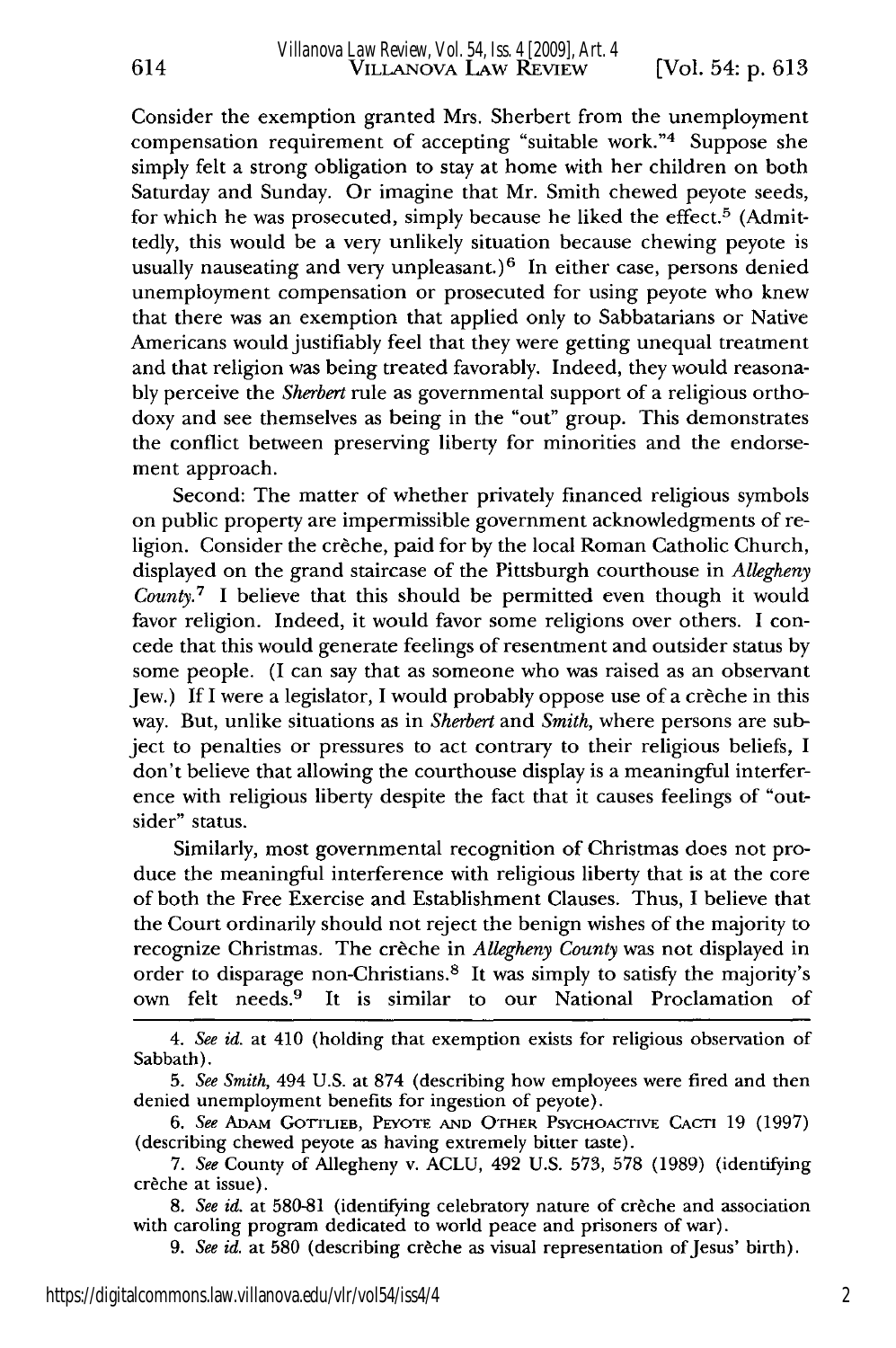Thanksgiving-which means Thanksgiving to God-that should also be permitted. 10 This also applies to closing all public buildings on Christmas, but not on comparable holidays of other religions.<sup>11</sup> Even though these laws plainly favor some religions over others and therefore generate "outsider" feelings, they cause no meaningful threat to anyone's religious liberty and should not be judicially enforceable violations of the separation of church and state.

Other examples are our national motto, "In God We Trust," and the words "Under God" in the Pledge of Allegiance.<sup>12</sup> I do not believe that these should be held generally invalid. On the other hand, daily recitation of the Pledge of Allegiance in public schools should not be allowed even if there is an excusal provision. That should be unconstitutional because of the peer group pressures on children to participate, even when it may be contrary to their religious beliefs. This is meaningful interference with their religious liberty.

Third: Public subsidy of religion as part of a neutral government program. Although religion should sometimes be favored, as under the *Sherbert* test, sometimes religion should be disfavored. Neither "equality" nor "neutrality" are self-defining concepts. I would hold public subsidy of religion unconstitutional, even when it is included in a broad, neutral government program, such as property tax exemption. Tax exemptions for church property dedicated to sacred purposes-as opposed to, say, accredited parochial schools-should be a violation of the Establishment Clause even though this would treat religion unequally and unfavorably. These exemptions involve a coercive (though indirect) infringement of religious liberty because compulsory taxes would be used to involuntarily support either one's own religion or, usually even worse, someone else's.

Consider a hypothetical city council that decides to support all voluntary organizations by paying for their symbols. So, it agrees to buy insignia for the Cancer Society, the 4-H Club, and other such groups. I think that if they also buy crucifixes and Stars of David for religious groups, it should be a violation of the Establishment Clause.

The *Sherbert* decision also highlights the problem of compulsorily raised tax funds being used to support religion. As indicated earlier, under the *rule* of the *Sherbert* case, an exemption might have been required by the Free Exercise Clause because refusing unemployment benefits to Mrs. Sherbert substantially interfered with her religion. Still, the exemption meant that she would receive public funds because of her religion through the coercive, compelled use of taxes. The Establishment Clause should bar this.

<sup>10.</sup> *See* **5** U.S.C. § 6103(a) (2006) (declaring Thanksgiving federal holiday).

**<sup>11.</sup>** *See* **5** U.S.C § 6103(a) (2006) (declaring December 25 federal holiday).

<sup>12.</sup> *See* 36 U.S.C. § 302 (2006) (codifying "In God We Trust" as national motto); 4 U.S.C. § 4 (2006) (stating text of Pledge and proper recitation).